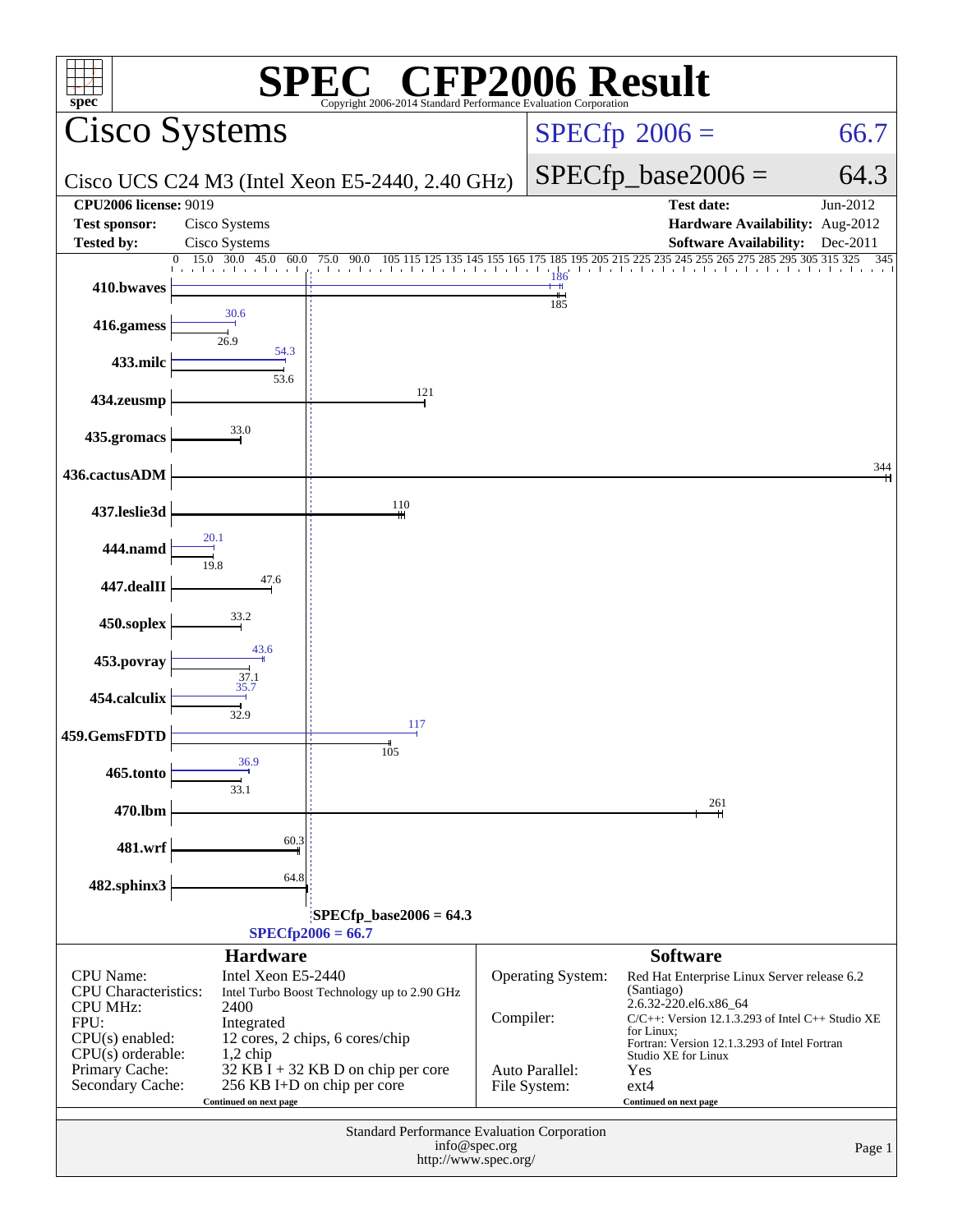| $spec^*$                                                                   |                        |                                |                                                                                                                                      |              | <b>SPEC CFP2006 Result</b><br>Copyright 2006-2014 Standard Performance Evaluation Corporation |              |                                                                                    |                     |                                       |                               |                                 |                      |
|----------------------------------------------------------------------------|------------------------|--------------------------------|--------------------------------------------------------------------------------------------------------------------------------------|--------------|-----------------------------------------------------------------------------------------------|--------------|------------------------------------------------------------------------------------|---------------------|---------------------------------------|-------------------------------|---------------------------------|----------------------|
| <b>Cisco Systems</b>                                                       |                        |                                |                                                                                                                                      |              |                                                                                               |              |                                                                                    | $SPECfp2006 =$      |                                       |                               |                                 | 66.7                 |
| Cisco UCS C24 M3 (Intel Xeon E5-2440, 2.40 GHz)                            |                        |                                |                                                                                                                                      |              |                                                                                               |              |                                                                                    |                     | $SPECfp\_base2006 =$                  |                               |                                 | 64.3                 |
| <b>CPU2006 license: 9019</b><br><b>Test sponsor:</b><br><b>Tested by:</b>  |                        | Cisco Systems<br>Cisco Systems |                                                                                                                                      |              |                                                                                               |              |                                                                                    |                     | <b>Test date:</b>                     | <b>Software Availability:</b> | Hardware Availability: Aug-2012 | Jun-2012<br>Dec-2011 |
| L3 Cache:<br>Other Cache:<br>Memory:<br>Disk Subsystem:<br>Other Hardware: |                        | None<br>None                   | 15 MB I+D on chip per chip<br>128 GB (16 x 8 GB 2Rx4 PC3-12800R-11, ECC,<br>running at 1333 MHz and CL9)<br>1 X 146 GB 15000 RPM SAS |              |                                                                                               |              | <b>System State:</b><br><b>Base Pointers:</b><br>Peak Pointers:<br>Other Software: | 64-bit<br>None      | Run level 3 (multi-user)<br>32/64-bit |                               |                                 |                      |
|                                                                            |                        |                                |                                                                                                                                      |              | <b>Results Table</b>                                                                          |              |                                                                                    |                     |                                       |                               |                                 |                      |
|                                                                            | <b>Base</b>            |                                |                                                                                                                                      |              |                                                                                               |              | <b>Peak</b>                                                                        |                     |                                       |                               |                                 |                      |
| <b>Benchmark</b><br>410.bwayes                                             | <b>Seconds</b><br>72.1 | Ratio<br>188                   | <b>Seconds</b><br>73.7                                                                                                               | Ratio<br>184 | <b>Seconds</b><br>73.4                                                                        | Ratio<br>185 | <b>Seconds</b><br>73.2                                                             | <b>Ratio</b><br>186 | <b>Seconds</b><br>75.1                | <b>Ratio</b><br>181           | <b>Seconds</b><br>72.7          | <b>Ratio</b><br>187  |
| 416.gamess                                                                 | 728                    | 26.9                           | 726                                                                                                                                  | 27.0         | 728                                                                                           | 26.9         | 640                                                                                | 30.6                | 641                                   | 30.5                          | 640                             | <b>30.6</b>          |
| $433$ .milc                                                                | 171                    | 53.6                           | 171                                                                                                                                  | 53.6         | 172                                                                                           | 53.5         | 169                                                                                | 54.3                | 169                                   | 54.3                          | 169                             | 54.3                 |
| 434.zeusmp                                                                 | 75.0                   | 121                            | 75.0                                                                                                                                 | 121          | 75.3                                                                                          | 121          | 75.0                                                                               | 121                 | 75.0                                  | 121                           | 75.3                            | 121                  |
| 435.gromacs                                                                | 216                    | 33.0                           | 217                                                                                                                                  | 33.0         | 216                                                                                           | 33.0         | 216                                                                                | 33.0                | 217                                   | 33.0                          | 216                             | 33.0                 |
| 436.cactusADM                                                              | 35.0                   | 342                            | 34.8                                                                                                                                 | 344          | 34.7                                                                                          | 344          | 35.0                                                                               | 342                 | 34.8                                  | 344                           | 34.7                            | 344                  |
| 437.leslie3d                                                               | 86.4                   | 109                            | 85.6                                                                                                                                 | <b>110</b>   | 84.3                                                                                          | 112          | 86.4                                                                               | 109                 | 85.6                                  | <b>110</b>                    | 84.3                            | 112                  |
| 444.namd                                                                   | 406                    | 19.8                           | 406                                                                                                                                  | 19.8         | 406                                                                                           | 19.8         | 399                                                                                | 20.1                | 398                                   | 20.1                          | 399                             | 20.1                 |
| 447.dealII                                                                 | 241                    | 47.6                           | 240                                                                                                                                  | 47.6         | 240                                                                                           | 47.6         | 241                                                                                | 47.6                | 240                                   | 47.6                          | <b>240</b>                      | 47.6                 |
| 450.soplex                                                                 | 252                    | 33.1                           | 251                                                                                                                                  | 33.2         | 251                                                                                           | 33.3         | 252                                                                                | 33.1                | 251                                   | 33.2                          | 251                             | 33.3                 |
| 453.povray                                                                 | 143                    | 37.1                           | 143                                                                                                                                  | 37.1         | 143                                                                                           | 37.1         | 122                                                                                | 43.5                | 121                                   | 44.1                          | 122                             | 43.6                 |
| 454.calculix                                                               | 249                    | 33.1                           | 251                                                                                                                                  | 32.9         | 250                                                                                           | 32.9         | 231                                                                                | 35.7                | 231                                   | 35.7                          | 232                             | 35.5                 |
| 459.GemsFDTD                                                               | 101                    | 105                            | 101                                                                                                                                  | 105          | 102                                                                                           | 104          | 90.4                                                                               | 117                 | 90.4                                  | 117                           | 90.6                            | 117                  |
| 465.tonto                                                                  | 298                    | 33.1                           | 297                                                                                                                                  | 33.1         | 298                                                                                           | 33.1         | 269                                                                                | 36.6                | 267                                   | 36.9                          | 266                             | 37.0                 |
| 470.1bm                                                                    | 52.2                   | 263                            | 54.7                                                                                                                                 | 251          | 52.6                                                                                          | 261          | 52.2                                                                               | 263                 | 54.7                                  | 251                           | 52.6                            | <b>261</b>           |
| 481.wrf                                                                    | 183                    | 61.1                           | 185                                                                                                                                  | 60.3         | 185                                                                                           | 60.3         | 183                                                                                | 61.1                | 185                                   | 60.3                          | 185                             | 60.3                 |
| 482.sphinx3                                                                | 301                    | 64.8                           | 300                                                                                                                                  | 65.0         | 304                                                                                           | 64.1         | 301                                                                                | 64.8                | 300                                   | 65.0                          | 304                             | 64.1                 |

Results appear in the [order in which they were run.](http://www.spec.org/auto/cpu2006/Docs/result-fields.html#RunOrder) Bold underlined text [indicates a median measurement.](http://www.spec.org/auto/cpu2006/Docs/result-fields.html#Median)

#### **[Operating System Notes](http://www.spec.org/auto/cpu2006/Docs/result-fields.html#OperatingSystemNotes)**

Stack size set to unlimited using "ulimit -s unlimited"

#### **[Platform Notes](http://www.spec.org/auto/cpu2006/Docs/result-fields.html#PlatformNotes)**

 Sysinfo program /opt/cpu2006-1.2/config/sysinfo.rev6800 \$Rev: 6800 \$ \$Date:: 2011-10-11 #\$ 6f2ebdff5032aaa42e583f96b07f99d3 running on localhost.localdomain Mon Jun 4 07:13:22 2012

 This section contains SUT (System Under Test) info as seen by some common utilities. To remove or add to this section, see: <http://www.spec.org/cpu2006/Docs/config.html#sysinfo>

From /proc/cpuinfo

Continued on next page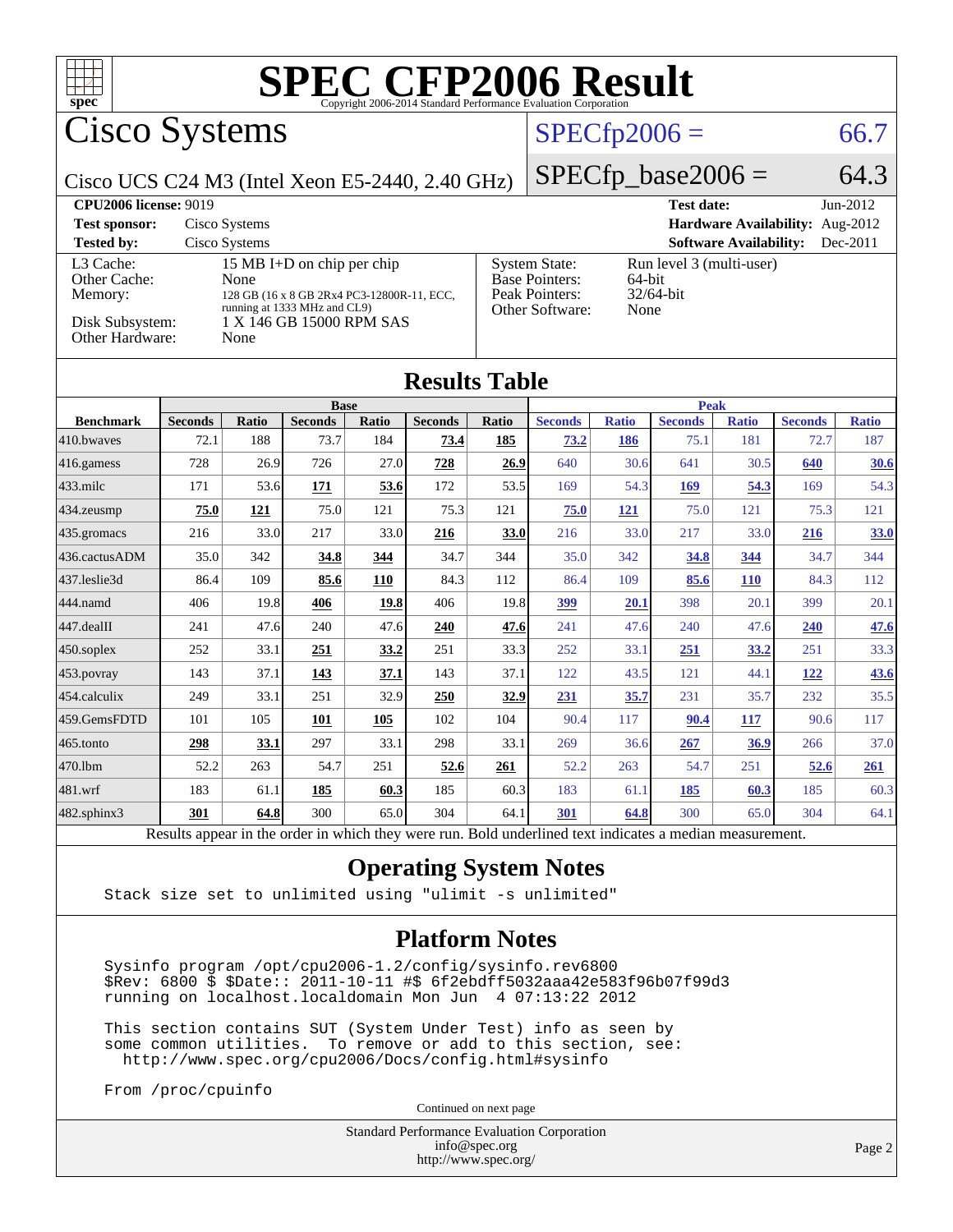

Cisco Systems

 $SPECTp2006 = 66.7$ 

Cisco UCS C24 M3 (Intel Xeon E5-2440, 2.40 GHz)

 $SPECTp\_base2006 = 64.3$ 

**[CPU2006 license:](http://www.spec.org/auto/cpu2006/Docs/result-fields.html#CPU2006license)** 9019 **[Test date:](http://www.spec.org/auto/cpu2006/Docs/result-fields.html#Testdate)** Jun-2012 **[Test sponsor:](http://www.spec.org/auto/cpu2006/Docs/result-fields.html#Testsponsor)** Cisco Systems **[Hardware Availability:](http://www.spec.org/auto/cpu2006/Docs/result-fields.html#HardwareAvailability)** Aug-2012 **[Tested by:](http://www.spec.org/auto/cpu2006/Docs/result-fields.html#Testedby)** Cisco Systems **[Software Availability:](http://www.spec.org/auto/cpu2006/Docs/result-fields.html#SoftwareAvailability)** Dec-2011

#### **[Platform Notes \(Continued\)](http://www.spec.org/auto/cpu2006/Docs/result-fields.html#PlatformNotes)**

 model name : Intel(R) Xeon(R) CPU E5-2440 0 @ 2.40GHz 2 "physical id"s (chips) 12 "processors" cores, siblings (Caution: counting these is hw and system dependent. The following excerpts from /proc/cpuinfo might not be reliable. Use with caution.) cpu cores : 6 siblings : 6 physical 0: cores 0 1 2 3 4 5 physical 1: cores 0 1 2 3 4 5 cache size : 15360 KB From /proc/meminfo MemTotal: 99042484 kB HugePages\_Total: 0<br>Hugepagesize: 2048 kB Hugepagesize: /usr/bin/lsb\_release -d Red Hat Enterprise Linux Server release 6.2 (Santiago) From /etc/\*release\* /etc/\*version\* redhat-release: Red Hat Enterprise Linux Server release 6.2 (Santiago) system-release: Red Hat Enterprise Linux Server release 6.2 (Santiago) system-release-cpe: cpe:/o:redhat:enterprise\_linux:6server:ga:server uname -a: Linux localhost.localdomain 2.6.32-220.el6.x86\_64 #1 SMP Wed Nov 9 08:03:13 EST 2011 x86\_64 x86\_64 x86\_64 GNU/Linux run-level 3 Jun 4 05:55 SPEC is set to: /opt/cpu2006-1.2 Filesystem Type Size Used Avail Use% Mounted on<br>
/dev/sdal ext4 134G 10G 118G 8% /  $/\text{dev/sdal}$  ext4 134G 10G 118G Additional information from dmidecode: Memory: 12x 0xCE00 M393B1K70DH0-YK0 8 GB 1600 MHz 2 rank (End of data from sysinfo program)

#### **[General Notes](http://www.spec.org/auto/cpu2006/Docs/result-fields.html#GeneralNotes)**

Environment variables set by runspec before the start of the run: KMP\_AFFINITY = "granularity=fine,scatter"  $LD$ \_LIBRARY\_PATH = "/opt/cpu2006-1.2/libs/32:/opt/cpu2006-1.2/libs/64" OMP\_NUM\_THREADS = "12" Intel HT Technology = disable Binaries compiled on a system with 2 X Intel Xeon E5-2690 CPU + 128 GB memory using RHEL 6.2 Transparent Huge Pages enabled with: echo always > /sys/kernel/mm/redhat\_transparent\_hugepage/enabled Continued on next page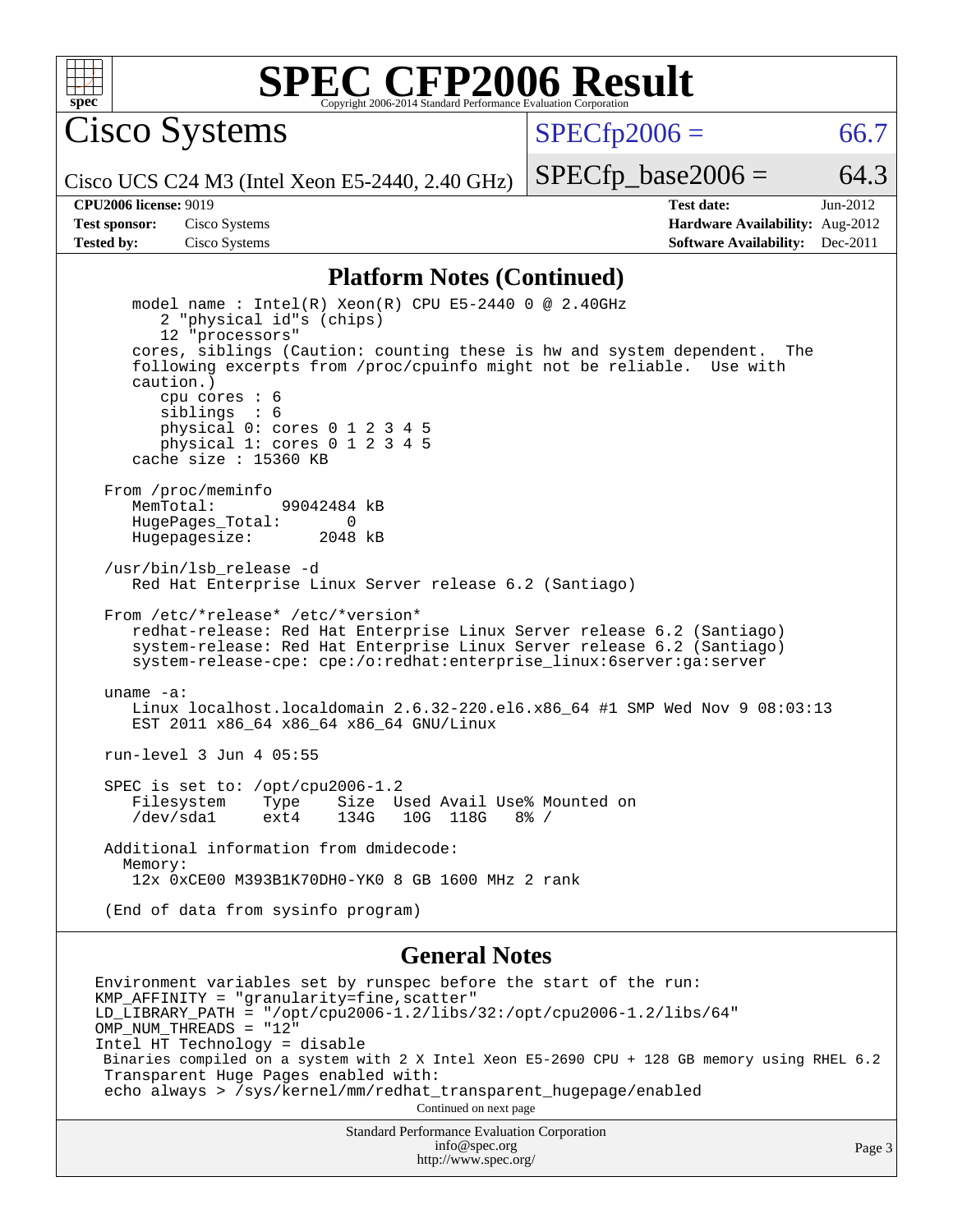

Cisco Systems

 $SPECfp2006 = 66.7$  $SPECfp2006 = 66.7$ 

Cisco UCS C24 M3 (Intel Xeon E5-2440, 2.40 GHz)

**[CPU2006 license:](http://www.spec.org/auto/cpu2006/Docs/result-fields.html#CPU2006license)** 9019 **[Test date:](http://www.spec.org/auto/cpu2006/Docs/result-fields.html#Testdate)** Jun-2012

 $SPECTp\_base2006 = 64.3$ 

**[Test sponsor:](http://www.spec.org/auto/cpu2006/Docs/result-fields.html#Testsponsor)** Cisco Systems **[Hardware Availability:](http://www.spec.org/auto/cpu2006/Docs/result-fields.html#HardwareAvailability)** Aug-2012 **[Tested by:](http://www.spec.org/auto/cpu2006/Docs/result-fields.html#Testedby)** Cisco Systems **[Software Availability:](http://www.spec.org/auto/cpu2006/Docs/result-fields.html#SoftwareAvailability)** Dec-2011

#### **[General Notes \(Continued\)](http://www.spec.org/auto/cpu2006/Docs/result-fields.html#GeneralNotes)**

Filesystem page cache cleared with:<br>echo 1> /proc/sys/ym/drop cac /proc/sys/vm/drop\_caches

## **[Base Compiler Invocation](http://www.spec.org/auto/cpu2006/Docs/result-fields.html#BaseCompilerInvocation)**

[C benchmarks](http://www.spec.org/auto/cpu2006/Docs/result-fields.html#Cbenchmarks):  $\text{icc}$  -m64

[C++ benchmarks:](http://www.spec.org/auto/cpu2006/Docs/result-fields.html#CXXbenchmarks)

[icpc -m64](http://www.spec.org/cpu2006/results/res2012q3/cpu2006-20120618-22978.flags.html#user_CXXbase_intel_icpc_64bit_bedb90c1146cab66620883ef4f41a67e)

[Fortran benchmarks](http://www.spec.org/auto/cpu2006/Docs/result-fields.html#Fortranbenchmarks): [ifort -m64](http://www.spec.org/cpu2006/results/res2012q3/cpu2006-20120618-22978.flags.html#user_FCbase_intel_ifort_64bit_ee9d0fb25645d0210d97eb0527dcc06e)

[Benchmarks using both Fortran and C](http://www.spec.org/auto/cpu2006/Docs/result-fields.html#BenchmarksusingbothFortranandC): [icc -m64](http://www.spec.org/cpu2006/results/res2012q3/cpu2006-20120618-22978.flags.html#user_CC_FCbase_intel_icc_64bit_0b7121f5ab7cfabee23d88897260401c) [ifort -m64](http://www.spec.org/cpu2006/results/res2012q3/cpu2006-20120618-22978.flags.html#user_CC_FCbase_intel_ifort_64bit_ee9d0fb25645d0210d97eb0527dcc06e)

### **[Base Portability Flags](http://www.spec.org/auto/cpu2006/Docs/result-fields.html#BasePortabilityFlags)**

| 410.bwaves: -DSPEC CPU LP64<br>416.gamess: -DSPEC_CPU_LP64<br>433.milc: -DSPEC CPU LP64<br>434.zeusmp: - DSPEC CPU LP64<br>435.gromacs: -DSPEC_CPU_LP64 -nofor_main<br>436.cactusADM: - DSPEC CPU LP64 - nofor main<br>437.leslie3d: -DSPEC CPU LP64<br>444.namd: -DSPEC CPU LP64<br>447.dealII: -DSPEC CPU LP64 |                                                                |
|------------------------------------------------------------------------------------------------------------------------------------------------------------------------------------------------------------------------------------------------------------------------------------------------------------------|----------------------------------------------------------------|
| 450.soplex: -DSPEC_CPU_LP64<br>453.povray: -DSPEC_CPU_LP64<br>454.calculix: - DSPEC CPU LP64 - nofor main<br>459. GemsFDTD: - DSPEC CPU LP64                                                                                                                                                                     |                                                                |
| 465.tonto: - DSPEC CPU LP64<br>470.1bm: - DSPEC CPU LP64<br>482.sphinx3: -DSPEC_CPU_LP64                                                                                                                                                                                                                         | 481.wrf: -DSPEC CPU_LP64 -DSPEC_CPU_CASE_FLAG -DSPEC_CPU_LINUX |

### **[Base Optimization Flags](http://www.spec.org/auto/cpu2006/Docs/result-fields.html#BaseOptimizationFlags)**

[C benchmarks](http://www.spec.org/auto/cpu2006/Docs/result-fields.html#Cbenchmarks): [-xAVX](http://www.spec.org/cpu2006/results/res2012q3/cpu2006-20120618-22978.flags.html#user_CCbase_f-xAVX) [-ipo](http://www.spec.org/cpu2006/results/res2012q3/cpu2006-20120618-22978.flags.html#user_CCbase_f-ipo) [-O3](http://www.spec.org/cpu2006/results/res2012q3/cpu2006-20120618-22978.flags.html#user_CCbase_f-O3) [-no-prec-div](http://www.spec.org/cpu2006/results/res2012q3/cpu2006-20120618-22978.flags.html#user_CCbase_f-no-prec-div) [-static](http://www.spec.org/cpu2006/results/res2012q3/cpu2006-20120618-22978.flags.html#user_CCbase_f-static) [-parallel](http://www.spec.org/cpu2006/results/res2012q3/cpu2006-20120618-22978.flags.html#user_CCbase_f-parallel) [-opt-prefetch](http://www.spec.org/cpu2006/results/res2012q3/cpu2006-20120618-22978.flags.html#user_CCbase_f-opt-prefetch) [-ansi-alias](http://www.spec.org/cpu2006/results/res2012q3/cpu2006-20120618-22978.flags.html#user_CCbase_f-ansi-alias)

[C++ benchmarks:](http://www.spec.org/auto/cpu2006/Docs/result-fields.html#CXXbenchmarks) [-xAVX](http://www.spec.org/cpu2006/results/res2012q3/cpu2006-20120618-22978.flags.html#user_CXXbase_f-xAVX) [-ipo](http://www.spec.org/cpu2006/results/res2012q3/cpu2006-20120618-22978.flags.html#user_CXXbase_f-ipo) [-O3](http://www.spec.org/cpu2006/results/res2012q3/cpu2006-20120618-22978.flags.html#user_CXXbase_f-O3) [-no-prec-div](http://www.spec.org/cpu2006/results/res2012q3/cpu2006-20120618-22978.flags.html#user_CXXbase_f-no-prec-div) [-static](http://www.spec.org/cpu2006/results/res2012q3/cpu2006-20120618-22978.flags.html#user_CXXbase_f-static) [-opt-prefetch](http://www.spec.org/cpu2006/results/res2012q3/cpu2006-20120618-22978.flags.html#user_CXXbase_f-opt-prefetch) [-ansi-alias](http://www.spec.org/cpu2006/results/res2012q3/cpu2006-20120618-22978.flags.html#user_CXXbase_f-ansi-alias)

Continued on next page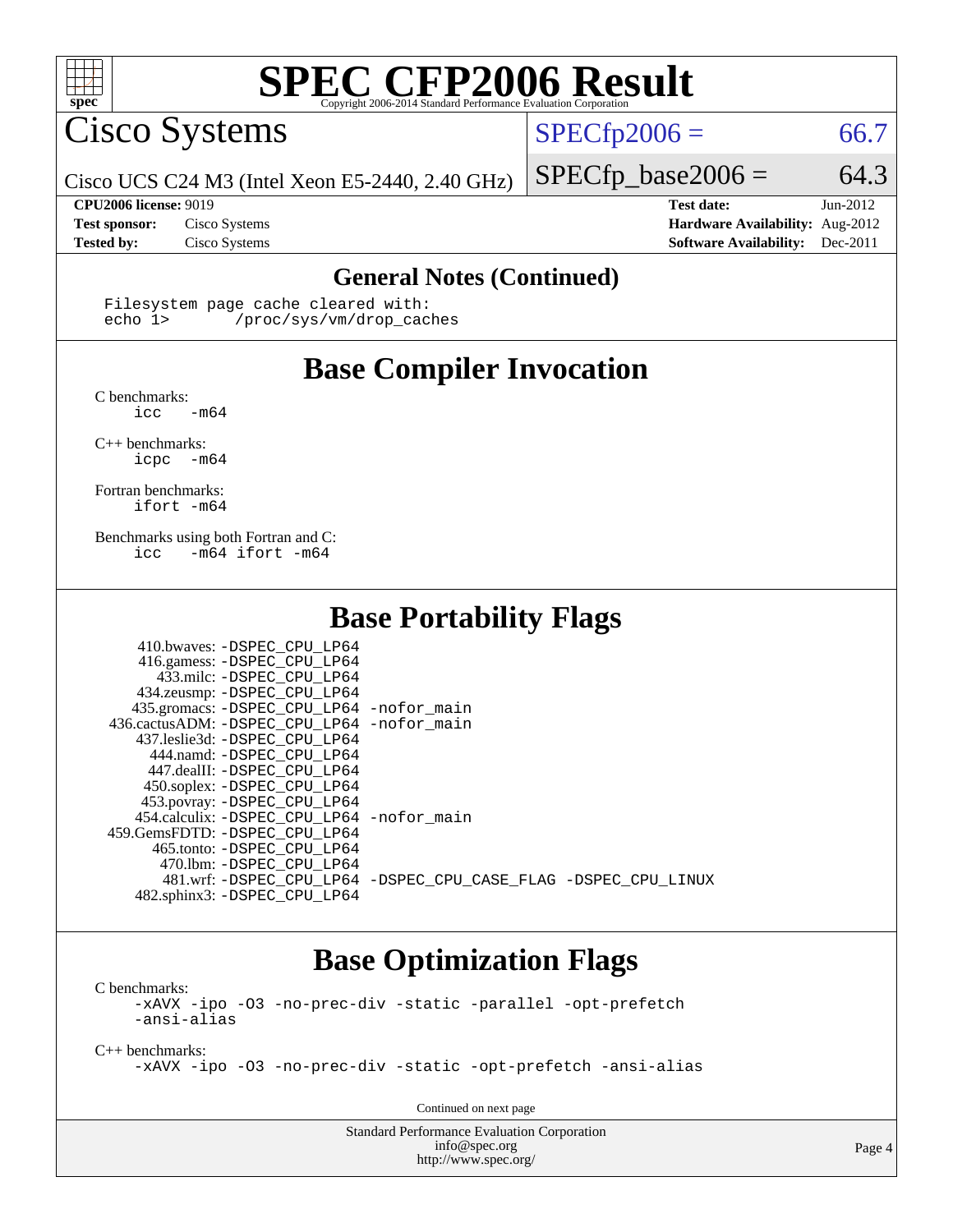

Cisco Systems

 $SPECTp2006 = 66.7$ 

Cisco UCS C24 M3 (Intel Xeon E5-2440, 2.40 GHz)

 $SPECTp\_base2006 = 64.3$ 

**[CPU2006 license:](http://www.spec.org/auto/cpu2006/Docs/result-fields.html#CPU2006license)** 9019 **[Test date:](http://www.spec.org/auto/cpu2006/Docs/result-fields.html#Testdate)** Jun-2012 **[Test sponsor:](http://www.spec.org/auto/cpu2006/Docs/result-fields.html#Testsponsor)** Cisco Systems **[Hardware Availability:](http://www.spec.org/auto/cpu2006/Docs/result-fields.html#HardwareAvailability)** Aug-2012 **[Tested by:](http://www.spec.org/auto/cpu2006/Docs/result-fields.html#Testedby)** Cisco Systems **[Software Availability:](http://www.spec.org/auto/cpu2006/Docs/result-fields.html#SoftwareAvailability)** Dec-2011

## **[Base Optimization Flags \(Continued\)](http://www.spec.org/auto/cpu2006/Docs/result-fields.html#BaseOptimizationFlags)**

[Fortran benchmarks](http://www.spec.org/auto/cpu2006/Docs/result-fields.html#Fortranbenchmarks): [-xAVX](http://www.spec.org/cpu2006/results/res2012q3/cpu2006-20120618-22978.flags.html#user_FCbase_f-xAVX) [-ipo](http://www.spec.org/cpu2006/results/res2012q3/cpu2006-20120618-22978.flags.html#user_FCbase_f-ipo) [-O3](http://www.spec.org/cpu2006/results/res2012q3/cpu2006-20120618-22978.flags.html#user_FCbase_f-O3) [-no-prec-div](http://www.spec.org/cpu2006/results/res2012q3/cpu2006-20120618-22978.flags.html#user_FCbase_f-no-prec-div) [-static](http://www.spec.org/cpu2006/results/res2012q3/cpu2006-20120618-22978.flags.html#user_FCbase_f-static) [-parallel](http://www.spec.org/cpu2006/results/res2012q3/cpu2006-20120618-22978.flags.html#user_FCbase_f-parallel) [-opt-prefetch](http://www.spec.org/cpu2006/results/res2012q3/cpu2006-20120618-22978.flags.html#user_FCbase_f-opt-prefetch)

[Benchmarks using both Fortran and C](http://www.spec.org/auto/cpu2006/Docs/result-fields.html#BenchmarksusingbothFortranandC):

[-xAVX](http://www.spec.org/cpu2006/results/res2012q3/cpu2006-20120618-22978.flags.html#user_CC_FCbase_f-xAVX) [-ipo](http://www.spec.org/cpu2006/results/res2012q3/cpu2006-20120618-22978.flags.html#user_CC_FCbase_f-ipo) [-O3](http://www.spec.org/cpu2006/results/res2012q3/cpu2006-20120618-22978.flags.html#user_CC_FCbase_f-O3) [-no-prec-div](http://www.spec.org/cpu2006/results/res2012q3/cpu2006-20120618-22978.flags.html#user_CC_FCbase_f-no-prec-div) [-static](http://www.spec.org/cpu2006/results/res2012q3/cpu2006-20120618-22978.flags.html#user_CC_FCbase_f-static) [-parallel](http://www.spec.org/cpu2006/results/res2012q3/cpu2006-20120618-22978.flags.html#user_CC_FCbase_f-parallel) [-opt-prefetch](http://www.spec.org/cpu2006/results/res2012q3/cpu2006-20120618-22978.flags.html#user_CC_FCbase_f-opt-prefetch) [-ansi-alias](http://www.spec.org/cpu2006/results/res2012q3/cpu2006-20120618-22978.flags.html#user_CC_FCbase_f-ansi-alias)

**[Peak Compiler Invocation](http://www.spec.org/auto/cpu2006/Docs/result-fields.html#PeakCompilerInvocation)**

[C benchmarks](http://www.spec.org/auto/cpu2006/Docs/result-fields.html#Cbenchmarks):  $\text{icc}$  -m64

[C++ benchmarks:](http://www.spec.org/auto/cpu2006/Docs/result-fields.html#CXXbenchmarks) [icpc -m64](http://www.spec.org/cpu2006/results/res2012q3/cpu2006-20120618-22978.flags.html#user_CXXpeak_intel_icpc_64bit_bedb90c1146cab66620883ef4f41a67e)

[Fortran benchmarks](http://www.spec.org/auto/cpu2006/Docs/result-fields.html#Fortranbenchmarks): [ifort -m64](http://www.spec.org/cpu2006/results/res2012q3/cpu2006-20120618-22978.flags.html#user_FCpeak_intel_ifort_64bit_ee9d0fb25645d0210d97eb0527dcc06e)

[Benchmarks using both Fortran and C](http://www.spec.org/auto/cpu2006/Docs/result-fields.html#BenchmarksusingbothFortranandC): [icc -m64](http://www.spec.org/cpu2006/results/res2012q3/cpu2006-20120618-22978.flags.html#user_CC_FCpeak_intel_icc_64bit_0b7121f5ab7cfabee23d88897260401c) [ifort -m64](http://www.spec.org/cpu2006/results/res2012q3/cpu2006-20120618-22978.flags.html#user_CC_FCpeak_intel_ifort_64bit_ee9d0fb25645d0210d97eb0527dcc06e)

### **[Peak Portability Flags](http://www.spec.org/auto/cpu2006/Docs/result-fields.html#PeakPortabilityFlags)**

Same as Base Portability Flags

### **[Peak Optimization Flags](http://www.spec.org/auto/cpu2006/Docs/result-fields.html#PeakOptimizationFlags)**

[C benchmarks](http://www.spec.org/auto/cpu2006/Docs/result-fields.html#Cbenchmarks):

 433.milc: [-xAVX](http://www.spec.org/cpu2006/results/res2012q3/cpu2006-20120618-22978.flags.html#user_peakPASS2_CFLAGSPASS2_LDFLAGS433_milc_f-xAVX)(pass 2) [-prof-gen](http://www.spec.org/cpu2006/results/res2012q3/cpu2006-20120618-22978.flags.html#user_peakPASS1_CFLAGSPASS1_LDFLAGS433_milc_prof_gen_e43856698f6ca7b7e442dfd80e94a8fc)(pass 1) [-ipo](http://www.spec.org/cpu2006/results/res2012q3/cpu2006-20120618-22978.flags.html#user_peakPASS2_CFLAGSPASS2_LDFLAGS433_milc_f-ipo)(pass 2) [-O3](http://www.spec.org/cpu2006/results/res2012q3/cpu2006-20120618-22978.flags.html#user_peakPASS2_CFLAGSPASS2_LDFLAGS433_milc_f-O3)(pass 2) [-no-prec-div](http://www.spec.org/cpu2006/results/res2012q3/cpu2006-20120618-22978.flags.html#user_peakPASS2_CFLAGSPASS2_LDFLAGS433_milc_f-no-prec-div)(pass 2) [-prof-use](http://www.spec.org/cpu2006/results/res2012q3/cpu2006-20120618-22978.flags.html#user_peakPASS2_CFLAGSPASS2_LDFLAGS433_milc_prof_use_bccf7792157ff70d64e32fe3e1250b55)(pass 2) [-static](http://www.spec.org/cpu2006/results/res2012q3/cpu2006-20120618-22978.flags.html#user_peakOPTIMIZE433_milc_f-static) [-auto-ilp32](http://www.spec.org/cpu2006/results/res2012q3/cpu2006-20120618-22978.flags.html#user_peakCOPTIMIZE433_milc_f-auto-ilp32) [-ansi-alias](http://www.spec.org/cpu2006/results/res2012q3/cpu2006-20120618-22978.flags.html#user_peakCOPTIMIZE433_milc_f-ansi-alias)

 $470$ .lbm: basepeak = yes

482.sphinx3: basepeak = yes

[C++ benchmarks:](http://www.spec.org/auto/cpu2006/Docs/result-fields.html#CXXbenchmarks)

444.namd:  $-x$ AVX(pass 2)  $-p$ rof-gen(pass 1)  $-p$ po(pass 2)  $-03$ (pass 2) [-no-prec-div](http://www.spec.org/cpu2006/results/res2012q3/cpu2006-20120618-22978.flags.html#user_peakPASS2_CXXFLAGSPASS2_LDFLAGS444_namd_f-no-prec-div)(pass 2) [-prof-use](http://www.spec.org/cpu2006/results/res2012q3/cpu2006-20120618-22978.flags.html#user_peakPASS2_CXXFLAGSPASS2_LDFLAGS444_namd_prof_use_bccf7792157ff70d64e32fe3e1250b55)(pass 2) [-fno-alias](http://www.spec.org/cpu2006/results/res2012q3/cpu2006-20120618-22978.flags.html#user_peakCXXOPTIMIZEOPTIMIZE444_namd_f-no-alias_694e77f6c5a51e658e82ccff53a9e63a) [-auto-ilp32](http://www.spec.org/cpu2006/results/res2012q3/cpu2006-20120618-22978.flags.html#user_peakCXXOPTIMIZE444_namd_f-auto-ilp32)

Continued on next page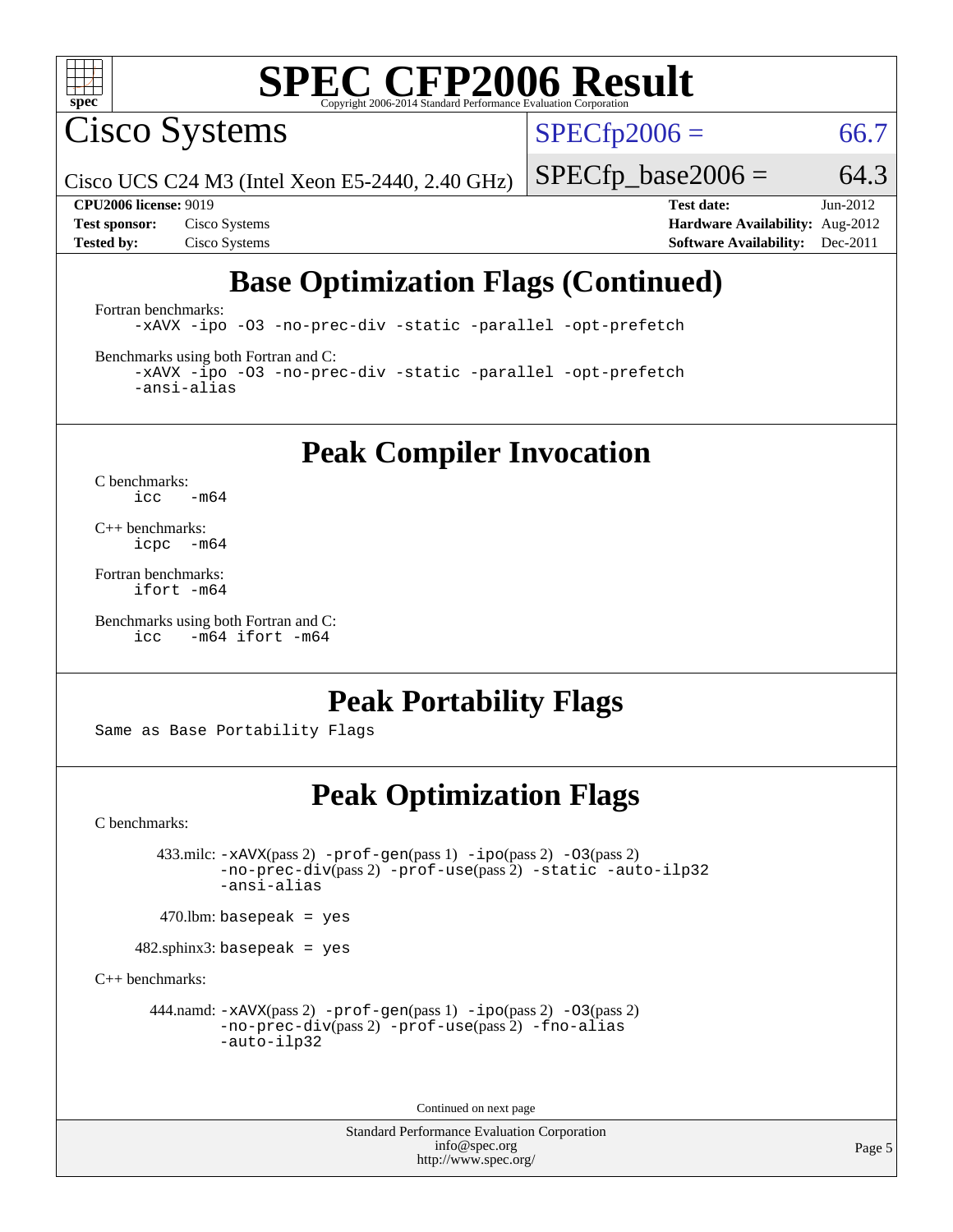

Cisco Systems

 $SPECfp2006 = 66.7$  $SPECfp2006 = 66.7$ 

Cisco UCS C24 M3 (Intel Xeon E5-2440, 2.40 GHz)

 $SPECTp\_base2006 = 64.3$ 

**[Tested by:](http://www.spec.org/auto/cpu2006/Docs/result-fields.html#Testedby)** Cisco Systems **[Software Availability:](http://www.spec.org/auto/cpu2006/Docs/result-fields.html#SoftwareAvailability)** Dec-2011

**[CPU2006 license:](http://www.spec.org/auto/cpu2006/Docs/result-fields.html#CPU2006license)** 9019 **[Test date:](http://www.spec.org/auto/cpu2006/Docs/result-fields.html#Testdate)** Jun-2012 **[Test sponsor:](http://www.spec.org/auto/cpu2006/Docs/result-fields.html#Testsponsor)** Cisco Systems **[Hardware Availability:](http://www.spec.org/auto/cpu2006/Docs/result-fields.html#HardwareAvailability)** Aug-2012

## **[Peak Optimization Flags \(Continued\)](http://www.spec.org/auto/cpu2006/Docs/result-fields.html#PeakOptimizationFlags)**

 447.dealII: basepeak = yes 450.soplex: basepeak = yes 453.povray:  $-x$ AVX(pass 2)  $-p$ rof-gen(pass 1)  $-i$ po(pass 2)  $-03$ (pass 2) [-no-prec-div](http://www.spec.org/cpu2006/results/res2012q3/cpu2006-20120618-22978.flags.html#user_peakPASS2_CXXFLAGSPASS2_LDFLAGS453_povray_f-no-prec-div)(pass 2) [-prof-use](http://www.spec.org/cpu2006/results/res2012q3/cpu2006-20120618-22978.flags.html#user_peakPASS2_CXXFLAGSPASS2_LDFLAGS453_povray_prof_use_bccf7792157ff70d64e32fe3e1250b55)(pass 2) [-unroll4](http://www.spec.org/cpu2006/results/res2012q3/cpu2006-20120618-22978.flags.html#user_peakCXXOPTIMIZE453_povray_f-unroll_4e5e4ed65b7fd20bdcd365bec371b81f) [-ansi-alias](http://www.spec.org/cpu2006/results/res2012q3/cpu2006-20120618-22978.flags.html#user_peakCXXOPTIMIZE453_povray_f-ansi-alias) [Fortran benchmarks](http://www.spec.org/auto/cpu2006/Docs/result-fields.html#Fortranbenchmarks): 410.bwaves: [-xAVX](http://www.spec.org/cpu2006/results/res2012q3/cpu2006-20120618-22978.flags.html#user_peakOPTIMIZE410_bwaves_f-xAVX) [-ipo](http://www.spec.org/cpu2006/results/res2012q3/cpu2006-20120618-22978.flags.html#user_peakOPTIMIZE410_bwaves_f-ipo) [-O3](http://www.spec.org/cpu2006/results/res2012q3/cpu2006-20120618-22978.flags.html#user_peakOPTIMIZE410_bwaves_f-O3) [-no-prec-div](http://www.spec.org/cpu2006/results/res2012q3/cpu2006-20120618-22978.flags.html#user_peakOPTIMIZE410_bwaves_f-no-prec-div) [-opt-prefetch](http://www.spec.org/cpu2006/results/res2012q3/cpu2006-20120618-22978.flags.html#user_peakOPTIMIZE410_bwaves_f-opt-prefetch) [-parallel](http://www.spec.org/cpu2006/results/res2012q3/cpu2006-20120618-22978.flags.html#user_peakOPTIMIZE410_bwaves_f-parallel) [-static](http://www.spec.org/cpu2006/results/res2012q3/cpu2006-20120618-22978.flags.html#user_peakOPTIMIZE410_bwaves_f-static) 416.gamess: [-xAVX](http://www.spec.org/cpu2006/results/res2012q3/cpu2006-20120618-22978.flags.html#user_peakPASS2_FFLAGSPASS2_LDFLAGS416_gamess_f-xAVX)(pass 2) [-prof-gen](http://www.spec.org/cpu2006/results/res2012q3/cpu2006-20120618-22978.flags.html#user_peakPASS1_FFLAGSPASS1_LDFLAGS416_gamess_prof_gen_e43856698f6ca7b7e442dfd80e94a8fc)(pass 1) [-ipo](http://www.spec.org/cpu2006/results/res2012q3/cpu2006-20120618-22978.flags.html#user_peakPASS2_FFLAGSPASS2_LDFLAGS416_gamess_f-ipo)(pass 2) [-O3](http://www.spec.org/cpu2006/results/res2012q3/cpu2006-20120618-22978.flags.html#user_peakPASS2_FFLAGSPASS2_LDFLAGS416_gamess_f-O3)(pass 2) [-no-prec-div](http://www.spec.org/cpu2006/results/res2012q3/cpu2006-20120618-22978.flags.html#user_peakPASS2_FFLAGSPASS2_LDFLAGS416_gamess_f-no-prec-div)(pass 2) [-prof-use](http://www.spec.org/cpu2006/results/res2012q3/cpu2006-20120618-22978.flags.html#user_peakPASS2_FFLAGSPASS2_LDFLAGS416_gamess_prof_use_bccf7792157ff70d64e32fe3e1250b55)(pass 2) [-unroll2](http://www.spec.org/cpu2006/results/res2012q3/cpu2006-20120618-22978.flags.html#user_peakOPTIMIZE416_gamess_f-unroll_784dae83bebfb236979b41d2422d7ec2) [-inline-level=0](http://www.spec.org/cpu2006/results/res2012q3/cpu2006-20120618-22978.flags.html#user_peakOPTIMIZE416_gamess_f-inline-level_318d07a09274ad25e8d15dbfaa68ba50) [-scalar-rep-](http://www.spec.org/cpu2006/results/res2012q3/cpu2006-20120618-22978.flags.html#user_peakOPTIMIZE416_gamess_f-disablescalarrep_abbcad04450fb118e4809c81d83c8a1d) [-static](http://www.spec.org/cpu2006/results/res2012q3/cpu2006-20120618-22978.flags.html#user_peakOPTIMIZE416_gamess_f-static) 434.zeusmp: basepeak = yes 437.leslie3d: basepeak = yes 459.GemsFDTD: [-xAVX](http://www.spec.org/cpu2006/results/res2012q3/cpu2006-20120618-22978.flags.html#user_peakPASS2_FFLAGSPASS2_LDFLAGS459_GemsFDTD_f-xAVX)(pass 2) [-prof-gen](http://www.spec.org/cpu2006/results/res2012q3/cpu2006-20120618-22978.flags.html#user_peakPASS1_FFLAGSPASS1_LDFLAGS459_GemsFDTD_prof_gen_e43856698f6ca7b7e442dfd80e94a8fc)(pass 1) [-ipo](http://www.spec.org/cpu2006/results/res2012q3/cpu2006-20120618-22978.flags.html#user_peakPASS2_FFLAGSPASS2_LDFLAGS459_GemsFDTD_f-ipo)(pass 2) [-O3](http://www.spec.org/cpu2006/results/res2012q3/cpu2006-20120618-22978.flags.html#user_peakPASS2_FFLAGSPASS2_LDFLAGS459_GemsFDTD_f-O3)(pass 2) [-no-prec-div](http://www.spec.org/cpu2006/results/res2012q3/cpu2006-20120618-22978.flags.html#user_peakPASS2_FFLAGSPASS2_LDFLAGS459_GemsFDTD_f-no-prec-div)(pass 2) [-prof-use](http://www.spec.org/cpu2006/results/res2012q3/cpu2006-20120618-22978.flags.html#user_peakPASS2_FFLAGSPASS2_LDFLAGS459_GemsFDTD_prof_use_bccf7792157ff70d64e32fe3e1250b55)(pass 2) [-unroll2](http://www.spec.org/cpu2006/results/res2012q3/cpu2006-20120618-22978.flags.html#user_peakOPTIMIZE459_GemsFDTD_f-unroll_784dae83bebfb236979b41d2422d7ec2) [-inline-level=0](http://www.spec.org/cpu2006/results/res2012q3/cpu2006-20120618-22978.flags.html#user_peakOPTIMIZE459_GemsFDTD_f-inline-level_318d07a09274ad25e8d15dbfaa68ba50) [-opt-prefetch](http://www.spec.org/cpu2006/results/res2012q3/cpu2006-20120618-22978.flags.html#user_peakOPTIMIZE459_GemsFDTD_f-opt-prefetch) [-parallel](http://www.spec.org/cpu2006/results/res2012q3/cpu2006-20120618-22978.flags.html#user_peakOPTIMIZE459_GemsFDTD_f-parallel)  $465$ .tonto:  $-x$ AVX(pass 2)  $-p$ rof-gen(pass 1)  $-p$ o(pass 2)  $-03$ (pass 2) [-no-prec-div](http://www.spec.org/cpu2006/results/res2012q3/cpu2006-20120618-22978.flags.html#user_peakPASS2_FFLAGSPASS2_LDFLAGS465_tonto_f-no-prec-div)(pass 2) [-prof-use](http://www.spec.org/cpu2006/results/res2012q3/cpu2006-20120618-22978.flags.html#user_peakPASS2_FFLAGSPASS2_LDFLAGS465_tonto_prof_use_bccf7792157ff70d64e32fe3e1250b55)(pass 2) [-inline-calloc](http://www.spec.org/cpu2006/results/res2012q3/cpu2006-20120618-22978.flags.html#user_peakOPTIMIZE465_tonto_f-inline-calloc) [-opt-malloc-options=3](http://www.spec.org/cpu2006/results/res2012q3/cpu2006-20120618-22978.flags.html#user_peakOPTIMIZE465_tonto_f-opt-malloc-options_13ab9b803cf986b4ee62f0a5998c2238) [-auto](http://www.spec.org/cpu2006/results/res2012q3/cpu2006-20120618-22978.flags.html#user_peakOPTIMIZE465_tonto_f-auto) [-unroll4](http://www.spec.org/cpu2006/results/res2012q3/cpu2006-20120618-22978.flags.html#user_peakOPTIMIZE465_tonto_f-unroll_4e5e4ed65b7fd20bdcd365bec371b81f) [Benchmarks using both Fortran and C](http://www.spec.org/auto/cpu2006/Docs/result-fields.html#BenchmarksusingbothFortranandC): 435.gromacs: basepeak = yes  $436.cactusADM: basepeak = yes$  454.calculix: [-xAVX](http://www.spec.org/cpu2006/results/res2012q3/cpu2006-20120618-22978.flags.html#user_peakOPTIMIZE454_calculix_f-xAVX) [-ipo](http://www.spec.org/cpu2006/results/res2012q3/cpu2006-20120618-22978.flags.html#user_peakOPTIMIZE454_calculix_f-ipo) [-O3](http://www.spec.org/cpu2006/results/res2012q3/cpu2006-20120618-22978.flags.html#user_peakOPTIMIZE454_calculix_f-O3) [-no-prec-div](http://www.spec.org/cpu2006/results/res2012q3/cpu2006-20120618-22978.flags.html#user_peakOPTIMIZE454_calculix_f-no-prec-div) [-auto-ilp32](http://www.spec.org/cpu2006/results/res2012q3/cpu2006-20120618-22978.flags.html#user_peakCOPTIMIZE454_calculix_f-auto-ilp32) [-ansi-alias](http://www.spec.org/cpu2006/results/res2012q3/cpu2006-20120618-22978.flags.html#user_peakCOPTIMIZE454_calculix_f-ansi-alias)  $481$ .wrf: basepeak = yes The flags files that were used to format this result can be browsed at

<http://www.spec.org/cpu2006/flags/Intel-ic12.1-official-linux64.20120425.html> <http://www.spec.org/cpu2006/flags/Cisco-Platform-Settings-V1.2.html>

You can also download the XML flags sources by saving the following links: <http://www.spec.org/cpu2006/flags/Intel-ic12.1-official-linux64.20120425.xml> <http://www.spec.org/cpu2006/flags/Cisco-Platform-Settings-V1.2.xml>